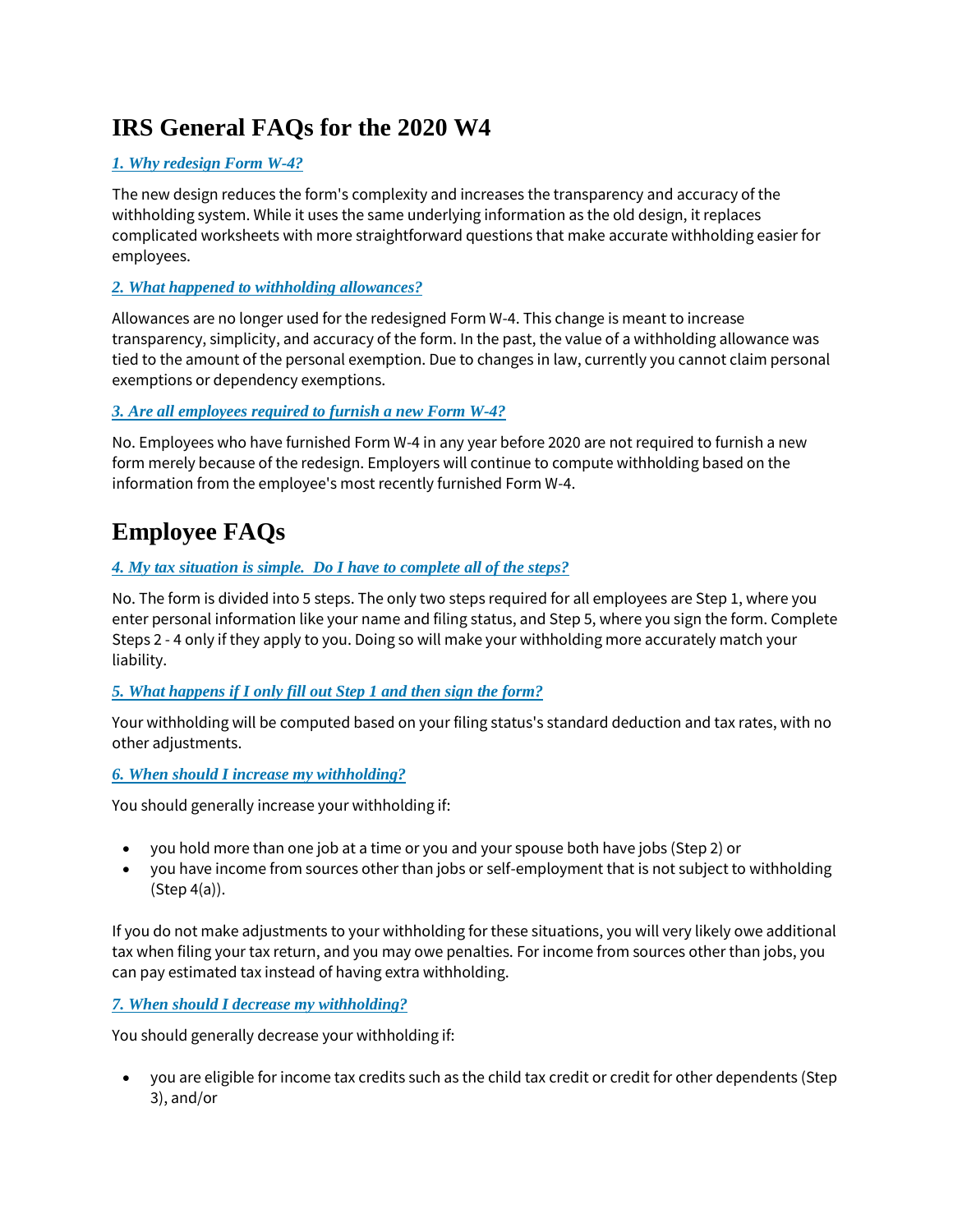• you are eligible for deductions other than the basic standard deduction, such as itemized deductions, the deduction for IRA contributions, or the deduction for student loan interest (Step 4(b)).

# *8. I want a refund when I file my tax return. [How should I complete the redesigned Form W-4?](https://www.irs.gov/newsroom/faqs-on-the-2020-form-w-4#collapseCollapsible1576258062087)*

The redesigned Form W-4 makes it easier for you to have your withholding match your tax liability. But if you prefer to have more tax than necessary withheld from each paycheck, you will get that money back as a refund when you file your tax return (keep in mind though you do not earn interest on the amount you overpay). The simplest way to increase your withholding is to enter in Step 4(c) the additional amount you would like your employer to withhold from each paycheck. Note, even if you don't have any income tax withheld from your wages, you may get a refund if you are eligible for tax credits such as the Earned Income Credit, the Additional Child Tax Credit, or American Opportunity Credit.

#### *[9. Why do I need to account for multiple jobs \(Step 2\)?](https://www.irs.gov/newsroom/faqs-on-the-2020-form-w-4#collapseCollapsible1576258062083) I have never done that before.*

Tax rates increase as income rises, and only one standard deduction can be claimed on each tax return, regardless of the number of jobs. Therefore, if you have more than one job at a time or are married filing jointly and both you and your spouse work, more money should usually be withheld from the combined pay for all the jobs than would be withheld if each job was considered by itself. Adjustments to your withholding must be made to avoid owing additional tax, and potentially penalties, when you file your tax return. All of this has been true for many years; it did not change with the recent tax law changes. The old Form W-4 accounted for multiple jobs using detailed instructions and worksheets that many employees may have overlooked. Step 2 of the redesigned Form W-4 lists three different options you should choose from to make the necessary withholding adjustments. Note that, to be accurate, you should furnish a 2020 Form W-4 for all of these jobs.

#### *[10. Which option in Step 2 should I use to account for my multiple jobs? Which is most accurate? What if I](https://www.irs.gov/newsroom/faqs-on-the-2020-form-w-4#collapseCollapsible1576258062078)  [don't want to reveal to my employer on my W-4 that I have a second job?](https://www.irs.gov/newsroom/faqs-on-the-2020-form-w-4#collapseCollapsible1576258062078)*

Step 2 allows you to choose **one** of three options, which involve tradeoffs between accuracy, privacy, and ease of use:

- **Step 2(a):** For maximum accuracy and privacy, use the Tax Withholding Estimator at www.irs.gov/W4app. You will generally be guided to enter an additional amount to withhold in Step 4(c). While you will need to know the approximate amount of pay for each job, you will enter the additional amount of withholding in Step 4(c) on the Form W-4 for only one of the jobs. If pay for any of the jobs changes significantly, you will need to use the Tax Withholding Estimator again and furnish a new Form W-4 to change the amount in Step 4(c) to have accurate withholding.
- **Step 2(b):** If you do not have access to the Tax Withholding Estimator but wish to have roughly accurate withholding and retain privacy, you may use the Multiple Jobs Worksheet on page 3. You will be guided to enter an additional amount to withhold in Step 4(c). While you will need to know the approximate amount of pay for each job, you will enter the additional amount of withholding in Step 4(c) on the Form W-4 for only one of the jobs. If a change in pay for any of the jobs changes the additional withholding amount in the lookup table used with this worksheet, you will need to furnish a new Form W-4 to change the amount in Step 4(c) to have accurate withholding. If you (and your spouse) have a total of only two jobs and the pay at the higher paying job is more than double the pay at the lower paying job, this option is generally more accurate than choosing Step 2(c). If the pay at each job is more similar, choosing Step 2(c) is more accurate than choosing Step 2(b).
- **Step 2(c):** If you (and your spouse) have a total of only two jobs held at the same time, you may check the box in Step 2(c) on the Forms W-4 for **both** jobs. That is, to use this option, you should complete a Form W-4 for **each** job with the box in Step 2(c) checked. The standard deduction and tax brackets